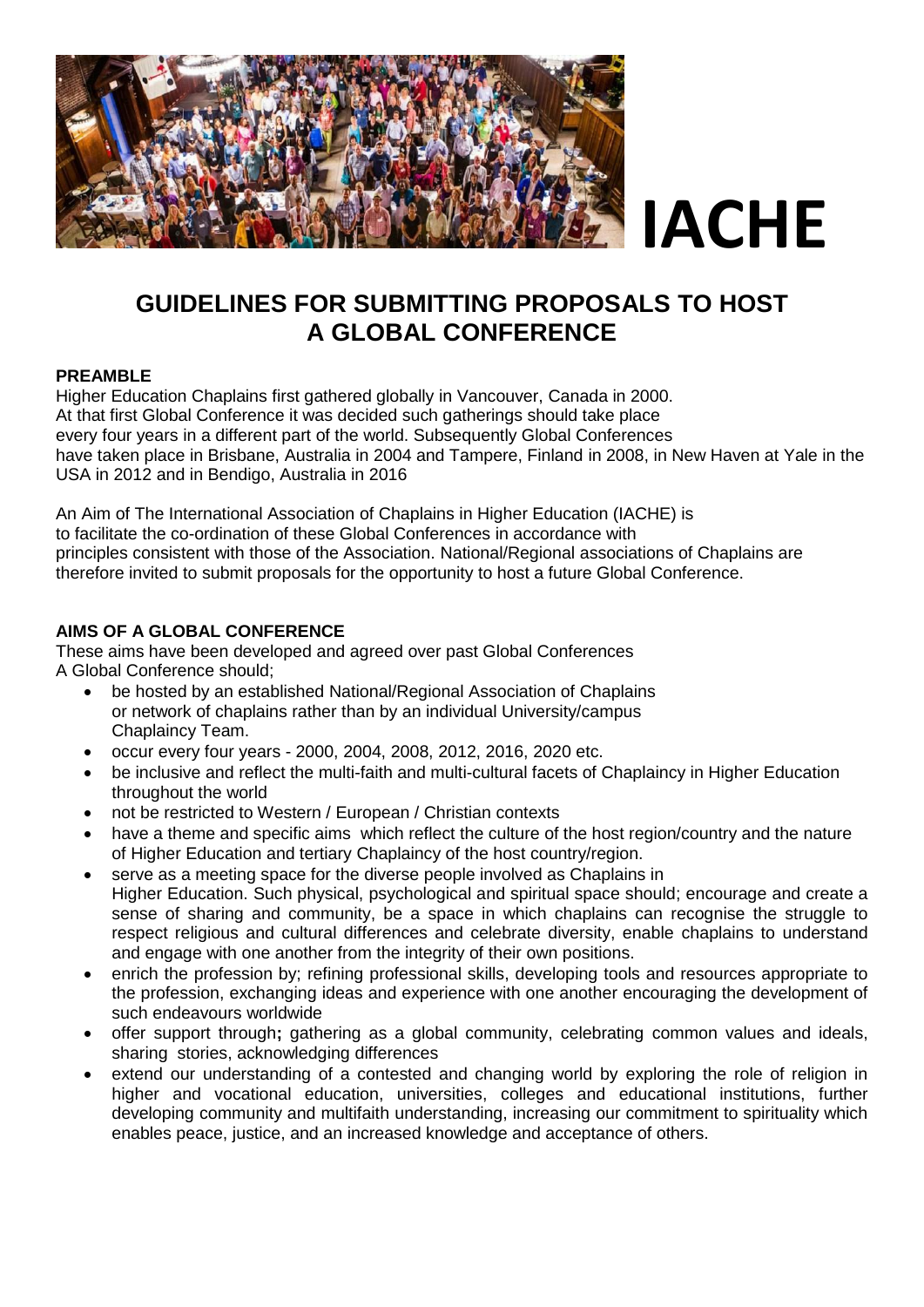

## **IACHE**

#### **REQUIREMENTS TO HOST A GLOBAL CONFERENCE**

Potential hosts of a Global Conference are required to be able to demonstrate;

- the existence of an established national and/or regional association or a network of Chaplains in Higher Education
- some experience in organising national / regional Conferences
- some experience of a previous Global Conference
- access to a suitable venue(s) and infrastructure
- the existence of potential Conference sites proximate to an international airport serviced by a variety of airlines.
- the ability to ensure the security of Conference attendees from a variety of national / ethnic, religious / faith, gender communities without discrimination.
- ability to host a conference within an agreed budget
- access to an internet connection and wifi for all delegates.
- availability of audio-visual equipment including projectors and screens. whiteboards and flipcharts .
- availability of microphones and amplification where needed...
- opportunities for both Conference registration and payment online.
- access to Medical and childcare services, special arrangements for delegates with disabilities, including mobility and access issues, dyslexia and autism.
- a range of accommodation options to suit a variety of budgets and requirements
- the support of local, national, regional faith community organisations/ associations or networks in hosting the Global Conference

#### **PROCEDURES FOR BIDDING TO HOST A GLOBAL CONFERENCE**

1. **Submission of Proposal:** Those national/regional Chaplaincy Associations who believe they can demonstrate the above should submit proposals to host the 2020 Global Conference, in writing via email, to the IACHE executive by  $30<sup>th</sup>$  April 2017. The secretary is Jay Robinson at robinsonjay007@gmail.com

2. **Presentation of proposal:** The IACHE Executive Committee normally conducts its business through email and via Skype. A presentation by a Chaplaincy Association over Skype to follow the written submission would be arranged. Such a presentation would be made during May 2017 and a decision on the location and host for the next Global Conference will be announced by the IACHE Executive by 31<sup>st</sup> May 2017

3. **Engagement with the IACHE Executive:** The role of the IACHE executive is to be supportive and encouraging to the host committee, including direct engagement with practical issues if necessary. It is expected that there will be active engagement between the host committee and the IACHE Executive throughout the planning process and during the 2020 conference, this includes consultation on the theme and conference description. Final decisions are endorsed /made by the IACHE Executive. It is anticipated the host team will meet with the IACHE Executive for a two day face to face meeting in 2018. This meeting could be an extension of an annual national/regional Chaplaincy association conference. If a face to face meeting is not possible an alternative way of meeting will be explored. host committee and the IACHE executive will meet together immediately prior to the start of the 2020 conference at the conference venue. The IACHE Executive is also responsible for the planning and delivery of the General Assembly as well as overall monitoring of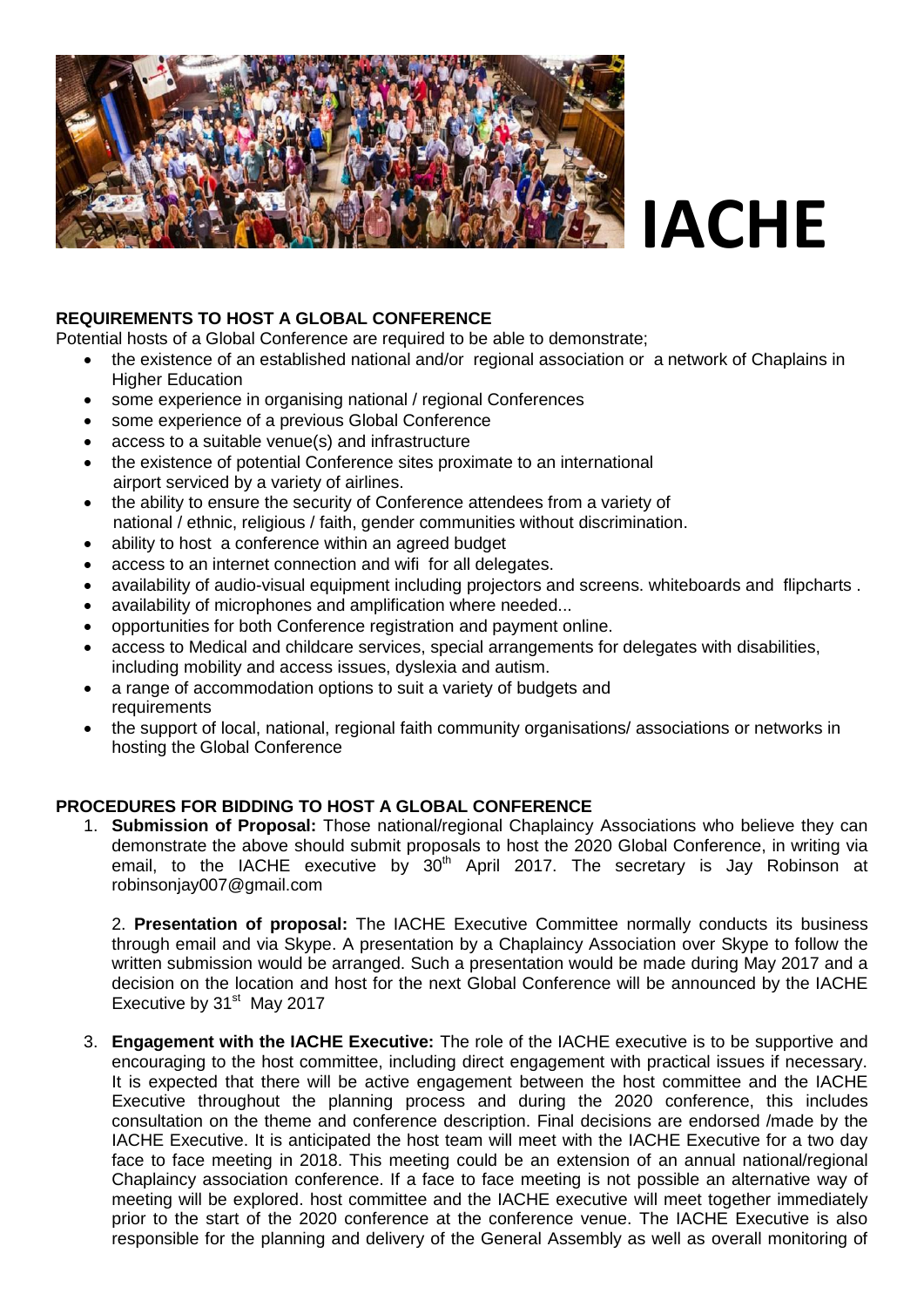

the conference - to facilitate this, a meeting space for the IACHE executive should be made available at the conference venue and regular daily IACHE meetings scheduled into the programme.

#### 4. **Financial considerations:**

- The conference must be self-financing, it is anticipated that sponsorship would be sought from a variety of educational and spiritual sources. Please include a list of possible sponsors.
- A budget for the conference should be included as part of the conference proposal and will be modified if necessary and agreed by the IACHE executive. The budget must include; the cost of venues, all catering including a conference dinner, speakers costs and bursaries.
- The conference fee must include an IACHE-fee for each individual registered, of 20 EUR / 25 USD. This levy goes directly to IACHE.
- The cost of accommodation for the host team and IACHE executive for the pre- conference joint meeting should be included in the conference budget.

#### **PROPOSALS TO HOST A GLOBAL CONFERENCE SHOULD INCLUDE THE FOLLOWING:**

- Information on the national / regional Chaplaincy Association or network of chaplains.
- Information on the experience of the national /regional Chaplaincy association/chaplaincy network in hosting national/regional conferences.
- Information about the constituency of proposed conference host committee. It is desirable that the host committee reflects as far as possible a multifaith and multicultural perspective within the context of the Chaplaincy Association/network. Information should include a timeline for the establishment of the host committee.
- information on probable host city (cities) with transport and infrastructure Indicated
- information on possible Conference and accommodation venues
- probable month of the Conference and potential weather conditions (definite dates would be even better)
- reasons for wishing to host a Global Conference.
- general indication of costs given in local currency and dollars US: i.e. conference fees will be not more than, accommodation will range from…
- timeline to establish a national host committee which should if possible be a multifaith committee and to plan the Conference
- details of the Conference Contact person. (This person will, if the proposal is successful, be appointed as an ex-officio member of the IACHE Executive)
- anything else you consider is likely to promote the success of your chaplaincy association proposal.